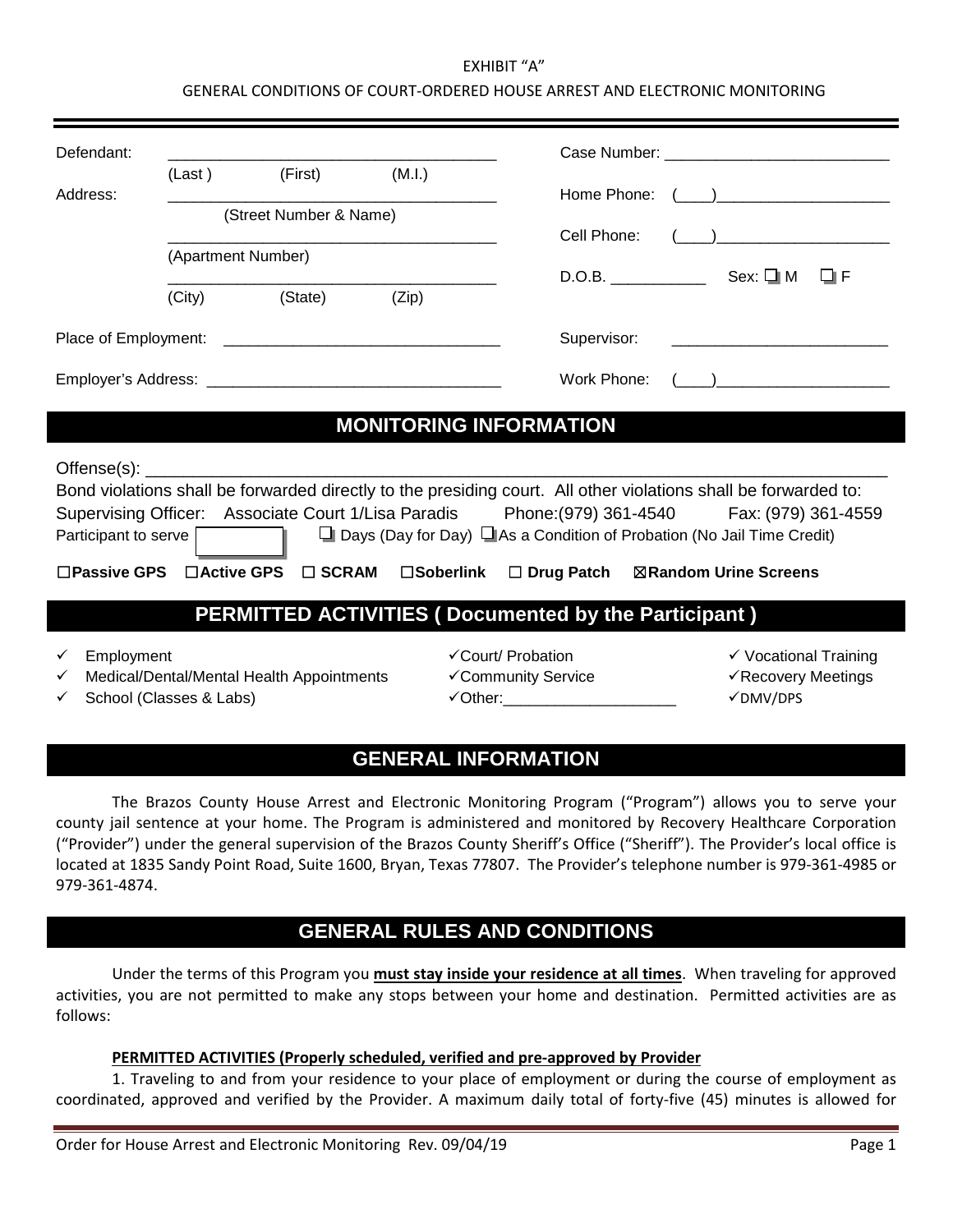travel to and from your place of employment unless otherwise ordered by the Court or pre-approved by the Provider or the Sheriff.

2. Traveling to and from your residence and educational facility when you are attending school, college or vocational training pursuant to a schedule that is coordinated, approved and verified with the Provider. A maximum daily total of forty-five (45) minutes is allowed for travel to and from your place of employment unless otherwise ordered by the Court or pre-approved by the Provider or the Sheriff. Please note, study groups and library study time is not an approved activity.

3. Reporting to court, probation, recovery meetings, counseling, and community service.

4. Transporting children, living in your household and for whom you are the primary legal conservator, to and from school during normal school hours.

5. Obtaining non-emergency medical/dental/mental health treatment. Visits to the hospital emergency room will not be excused except in the event of an actual emergency.

6. A maximum of 2 undocumented hours per week is allowed for personal business.

7. Attending meetings with the Provider, the Sheriff, or the Court as directed.

Your work or school schedule must be coordinated with the Provider, and this schedule will be strictly enforced. medical/dental/mental health appointments must be reported and verified to the Provider in advance. You must consent to 1) the full release and verification of scheduling and attendance information by your physician or other healthcare provider to the Provider, the Sheriff and the Court, and 2) the full release and verification of scheduling and attendance information by your employer or the educational institution you are attending. In the event of a medical emergency, you must notify the Provider immediately, and you must provide written proof of your emergency to the Provider as soon as possible. You must provide any information requested by the Provider or the Sheriff to verify your schedules and/or compliance.

ANY variations in your schedule must be **pre-approved** by the Provider in coordination with the Sheriff, and must be documented in writing. The Court has authorized the Sheriff to allow variations with good cause (i.e. attending a funeral, relocating residences, etc.). Only properly requested schedule variations that are verified and deemed justified in the discretion of the Provider and the Sheriff will be approved. Such requests must be communicated to the Provider at least 24 hours in advance.

If the Provider or the Sheriff reports to the Court that 1) you have violated the Court's Order for House Arrest and Electronic Monitoring, these General Conditions, or any terms of the Judgment and/or Sentence in your case, or 2) any event has occurred which causes this order to be subject to termination, the Court will decide, **WITHOUT A HEARING OR NOTICE TO YOU**, if a violation or such an event has occurred. The Court will then make a determination whether or not to rescind or revoke the Order permitting electronic monitoring. If this Order is rescinded or revoked, you will be remanded into the Sheriff's custody to serve the remainder of your sentence in jail. **If revoked, you will only receive day for day credit. You will NOT receive good time credit.** You will receive credit for days served on the monitor and actual days previously served in jail.

If the court reviews your violation and determines that an admonishment, rather than revocation is appropriate, the Provider will contact you to personally appear at their office, **with your equipment**, to sign a NOTICE OF GPS VIOLATION ON THE ELECTRONIC MONITORING PROGRAM (Admonishment Form). You must appear and sign the Admonishment Form before 3 p.m. the same day that you are contacted by the Provider. Failure to appear and sign the Admonishment Form on that same date will result in revocation.

**YOU MAY NOT contact the Court directly, except as directed by the Provider, regarding any terms of this Order or in the event of the revocation of this Order. DO NOT have anyone contact the Court directly on your behalf. THE COURT WILL NOT DISCUSS YOUR CASE OR THE TERMS OF THE MONITOR WITH ANYONE CALLING ON YOUR BEHALF.**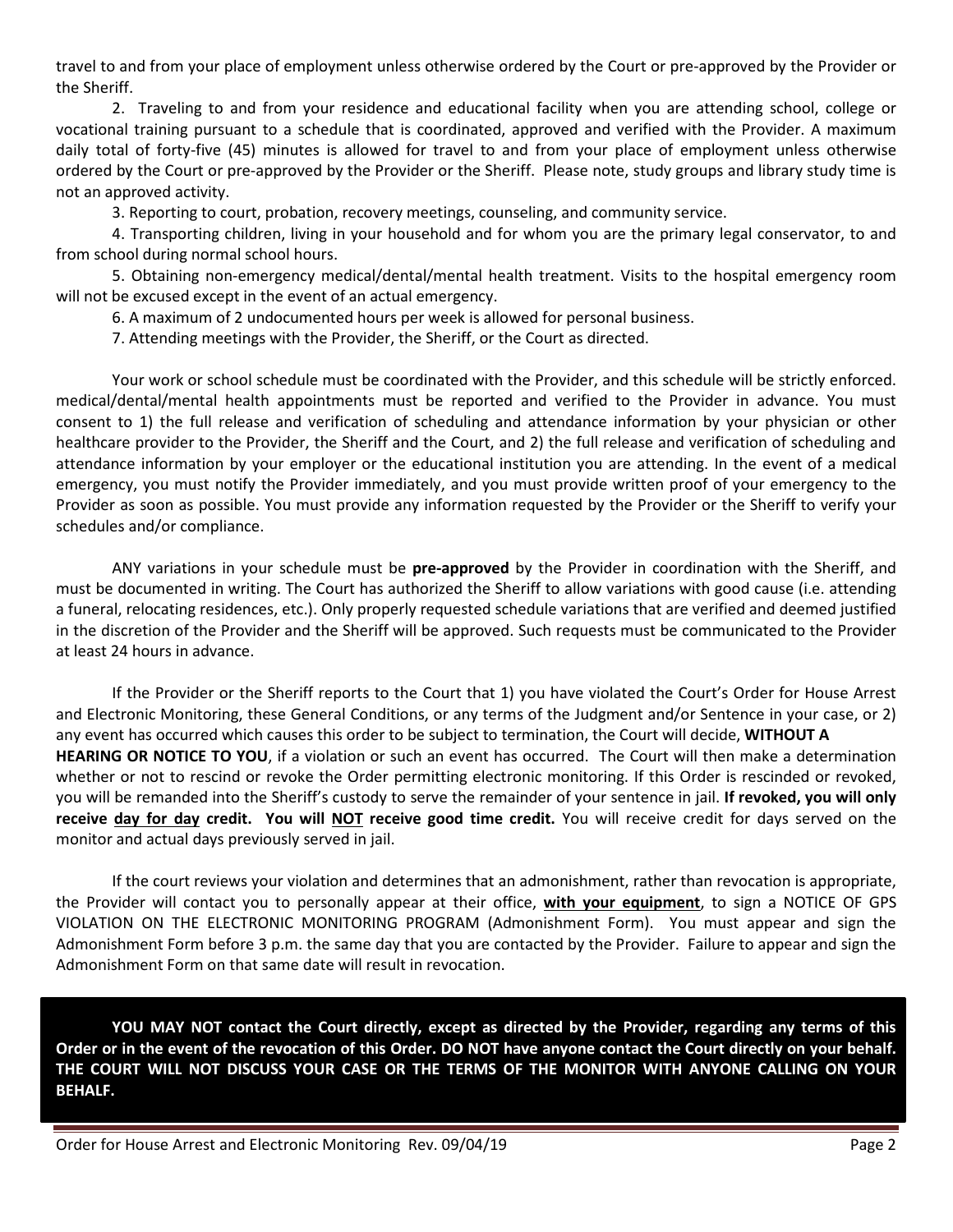You are responsible for all costs of your food, shelter, and medical, dental and mental health care. The privilege of participation in the Program carries with it the responsibility to care for yourself. The conditions of your participation in the Program provide you with a reasonable opportunity to obtain medical, dental and mental health care of your own choosing.

Your activities in applying for or seeking medical benefits assistance from a government or non-profit agency will be considered medical appointments for purposes of these conditions.

### **ELECTRONIC MONITORING REQUIREMENTS**

1. **You must have electricity in your home**. Generators, long extension cords or battery-powered devices are not acceptable and may be grounds for termination from the Program. Failure to properly charge your battery as directed by the Provider or allowing your battery to die, for any period of time, can result in revocation.

2. **You must have telephone service**. A landline is not required; cell phone service is acceptable. You must answer telephone calls from the Sheriff or the Provider, regardless of the time of day or night. You may not block or restrict calls from the Sheriff or the Provider.

3. **You must make timely payments**. At your first visit, you are required to pay a \$75.00 non-refundable enrollment fee. In addition, you will also be required to pay monitoring fees in advance on a bi-weekly basis. You understand that you will be charged for a minimum of 20 days, even if the actual days served are less than 20.

4. **You must keep the electronic monitoring equipment properly connected at all times**. Furthermore, you must keep the equipment properly charged in accordance with the Provider's instructions.

5. **You must maintain equipment.** You shall not tamper with or damage the equipment and you shall report any equipment malfunction or damage to the provider immediately.

6. **You must report as directed.** You shall report in person or by telephone, to the Provider, the Sheriff, or the Court as directed. Documentation to mitigate any violations shall be delivered to the Provider no later than 3:00 p.m. the next business day.

7. **You understand that this is HOUSE ARREST**. You must remain within the walls of your residence except as allowed by these conditions or approved by the Provider. Outdoor activities at your residence, outside of your residential structure, will not be allowed.

8. **You shall not be arrested for any new offense or for outstanding warrants.** By applying for this Program, you are representing that no unsatisfied citations or warrants for your arrest exist or may exist.

9. **You shall not use, possess, or consume any alcohol, controlled substances, synthetic substances or marijuana**. You must call 979-676-4944 **every** morning by **9:00 a.m.** to hear the colors called for testing that day. If your color is called, you must report no later than **4:00 p.m**., Monday through Friday and 9:00 a.m. to 11:00 a.m. on Saturday. You must also report when requested by the Provider, Sheriff or Court. You must pay for all drug and/or alcohol testing. If you fail to appear for testing on your designated day, you will be REVOKED. **All testing is by urine sample (no exceptions) and collection of the sample is observed by the Provider or Sheriff**. Once you appear for testing, you may not leave the facility until the sample is collected. If you are unable to provide a sample within one hour of arrival, this will be considered a refusal and you will be REVOKED. **Any positive screen will result in REVOCATION** *(even if use was prior to placement on the monitor)***.** Testing from other facilities **will not** be considered. Diluted screens will be considered positive. Any confirmations must be requested in writing and paid for in advance. You must take all prescribed medications, in the bottle, to the provider for proper documentation in your file. Failure to notify Provider of prescribed medication, with a subsequent positive, will result in REVOCATION.

10. **You must comply with Provider Contracts**. You are responsible for making certain that you understand all rules and terms of the electronic monitoring program.

11. **You must remain current on all payments.** All departments work together to ensure compliance with this program; therefore, you must remain current on all payments for court costs, attorney's fees, fines and restitution due and payable under any order or judgment of the Court in your case, in addition to Program fees.

12. **You must submit to SCRAM monitoring**. You understand that for all cases originally filed as a DWI 2<sup>nd</sup> or more and all DWI with BAC >=.15 cases, you will be required to wear a SCRAM monitor in addition to your GPS electronic monitor. Any result of a .03 or greater will be considered an alcohol event and you will be REVOKED.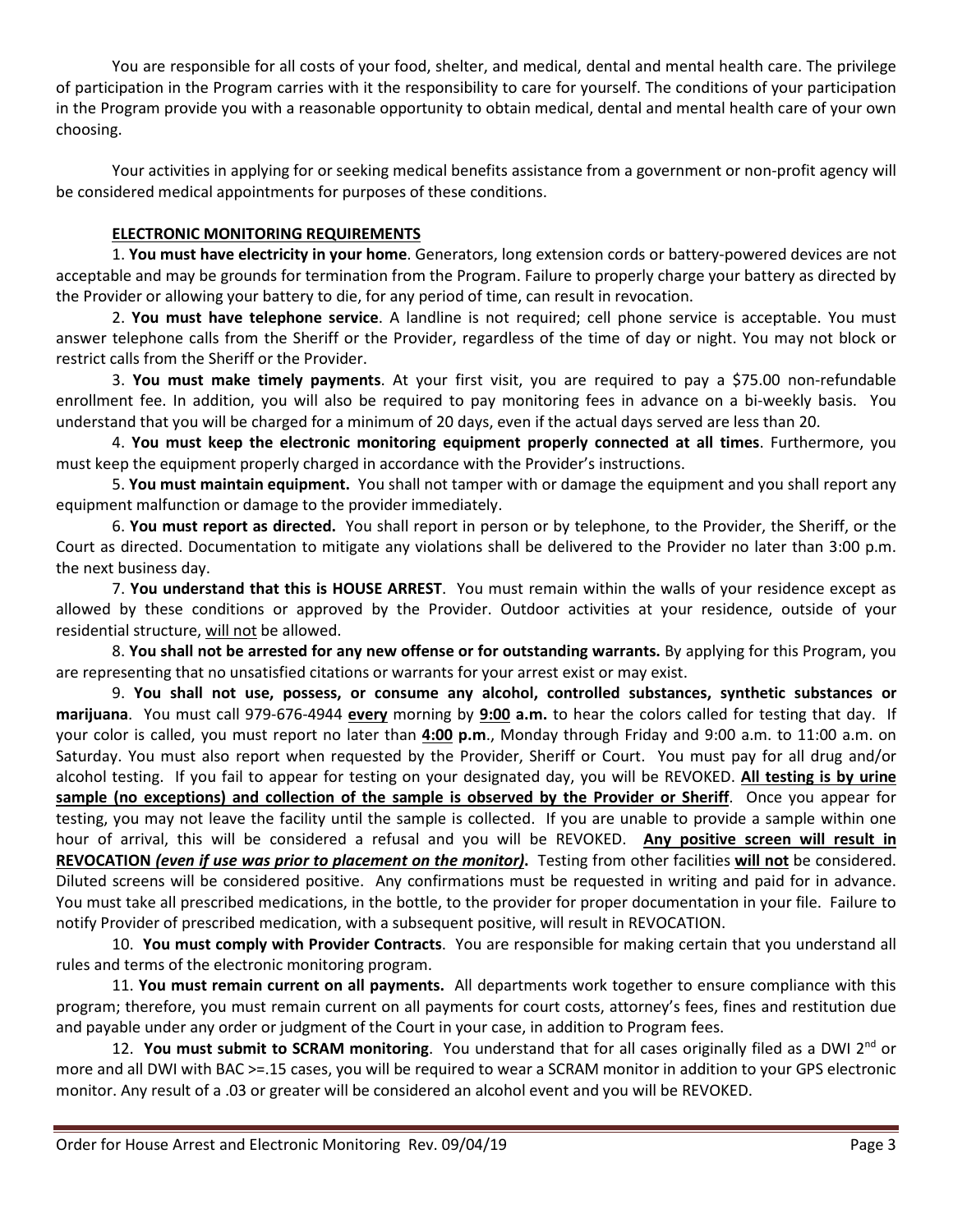13. **You may not be employed by a family member.** You cannot be employed by a family member unless the business is registered and/or licensed and you complete a time sheet and receive a company issued check.

### **ELECTRONIC MONITORING COSTS**

### Enrollment Fee

To cover administrative costs of enrollment and coordination of monitoring terms and schedule for the participant in the Program, you must pay, on the date you are enrolled in the Program, a non-refundable enrollment fee of \$75.00 and advance payment of the first 20 days of monitoring. You will be required to pay monitoring fees in advance on a bi-weekly basis. You will be charged for a minimum of 20 days, even if the actual days served are less than 20.

### Monitoring Fees

You must pay a daily fee to participate in the Program directly to the Provider in the following amounts.

| <b>DUE AT ENROLLMENT</b> | <b>COST</b> | <b>DAILY COST BEGINNING DAY 21</b>         |
|--------------------------|-------------|--------------------------------------------|
| <b>GPS Monitoring</b>    | \$235.00    | Passive - \$8.00; Active $-$ \$10          |
| <b>GPS w/SCRAM</b>       | \$490.00    | \$17.00 w/home phone /\$17.65 w/Ethernet   |
| <b>SCRAM ONLY</b>        | \$435.00    | $$12.00$ w/home phone / \$12.65 w/Ethernet |
| <b>SOBERLINK ONLY</b>    | \$255.00    | \$6.00                                     |
|                          |             |                                            |

#### **PER USAGE FEES**

**UA (alcohol & drugs): \$20.00 UA (drugs): \$10.00 Lab Confirmation: \$16.00 per drug Drug Patch: \$67.00** *(Prices are subject to change without notice)*

You may elect to pay for the entire cost in advance, or on a payment plan option, which the Provider will explain at enrollment. Payments must be made bi-weekly, in advance, unless your contract provides otherwise.

## **REVOCATION – ZERO TOLERANCE PROGRAM**

**Participation in the Program is a PRIVILEGE granted to you in the Judge's sole discretion. It is NOT a right or an entitlement. Your participation in the Program may be terminated at any time if the Judge determines such action is appropriate.**

Your failure to comply with any of the conditions in this Order, or with any conditions contained in the order authorizing your participation in the Program may result in the revocation of your participation in the Program, your rearrest, and the completion of your sentence in jail.

Program violations include, but are not limited to your:

- Being at an unapproved location;
- Stopping at unapproved locations during the course of your travel;
- Returning home later than your schedule allows;
- Leaving home earlier than your schedule allows;
- Being in an area that is not allowed by your Court-ordered restrictions;
- Falsification of information to the Provider or the Sheriff;
- Failing to provide proper documentation of employment, appointments, etc.
- Failing to pay Program fees (if applicable);
- Failing to maintain electrical service for any reason;
- Failing to charge equipment as directed by the Provider;
- Tampering with or attempting to remove the transmitter;
- Tampering with or damaging any part of the electronic monitoring equipment;
- Using alcohol, controlled substances, synthetic substances or marijuana while on the Program;